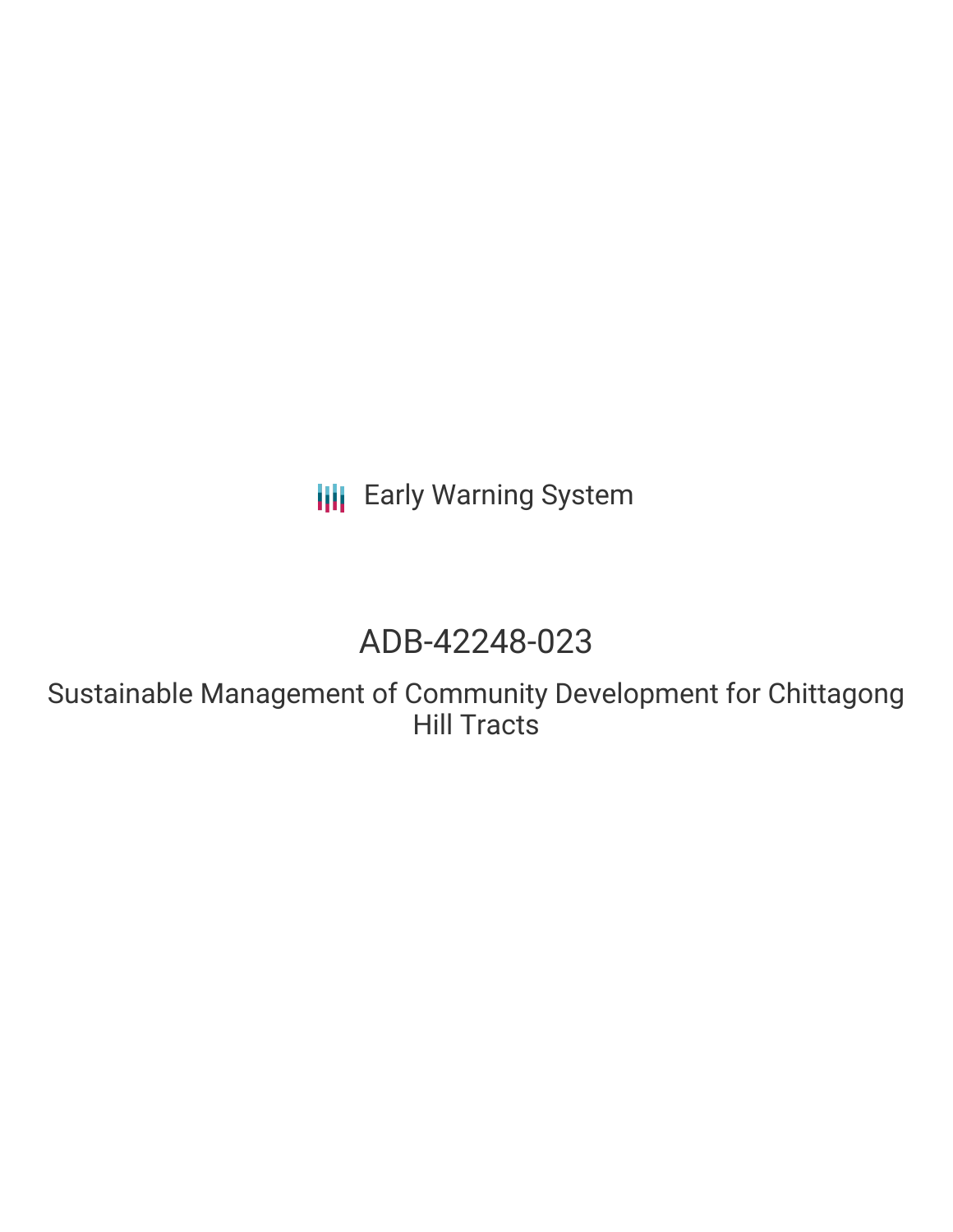

#### **Quick Facts**

| <b>Countries</b>               | Bangladesh                                                                   |
|--------------------------------|------------------------------------------------------------------------------|
| <b>Specific Location</b>       | Parbattya Chattagram District                                                |
| <b>Financial Institutions</b>  | Asian Development Bank (ADB)                                                 |
| <b>Status</b>                  | Approved                                                                     |
| <b>Bank Risk Rating</b>        | U                                                                            |
| <b>Voting Date</b>             | 2017-12-15                                                                   |
| <b>Borrower</b>                | Government of Bangladesh; Ministry of Chittagong Hill Tracts Affairs Banglad |
| <b>Sectors</b>                 | Agriculture and Forestry                                                     |
| Investment Type(s)             | <b>Advisory Services</b>                                                     |
| <b>Investment Amount (USD)</b> | $$0.50$ million                                                              |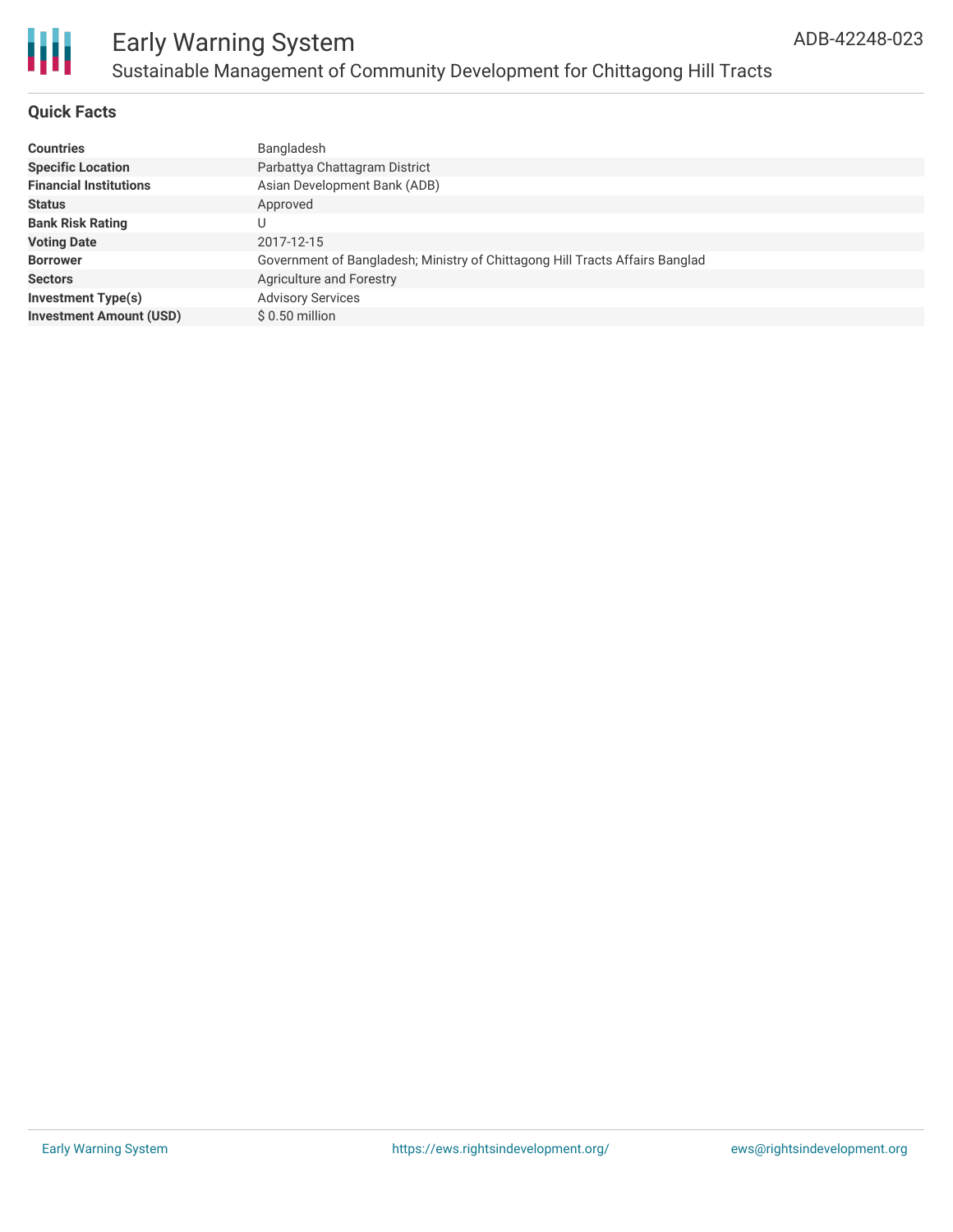

#### **Project Description**

According to ADB website, the transaction technical assistance (TRTA) will address challenges in the operation and maintenance (O&M) of community infrastructure and public assets built through two ADB assisted projects in CHT (CHTRDP -I, and CHTRDP-II), and increase the capacity of village level institutes, headed by IPs of CHT, in planning for local development and service delivery.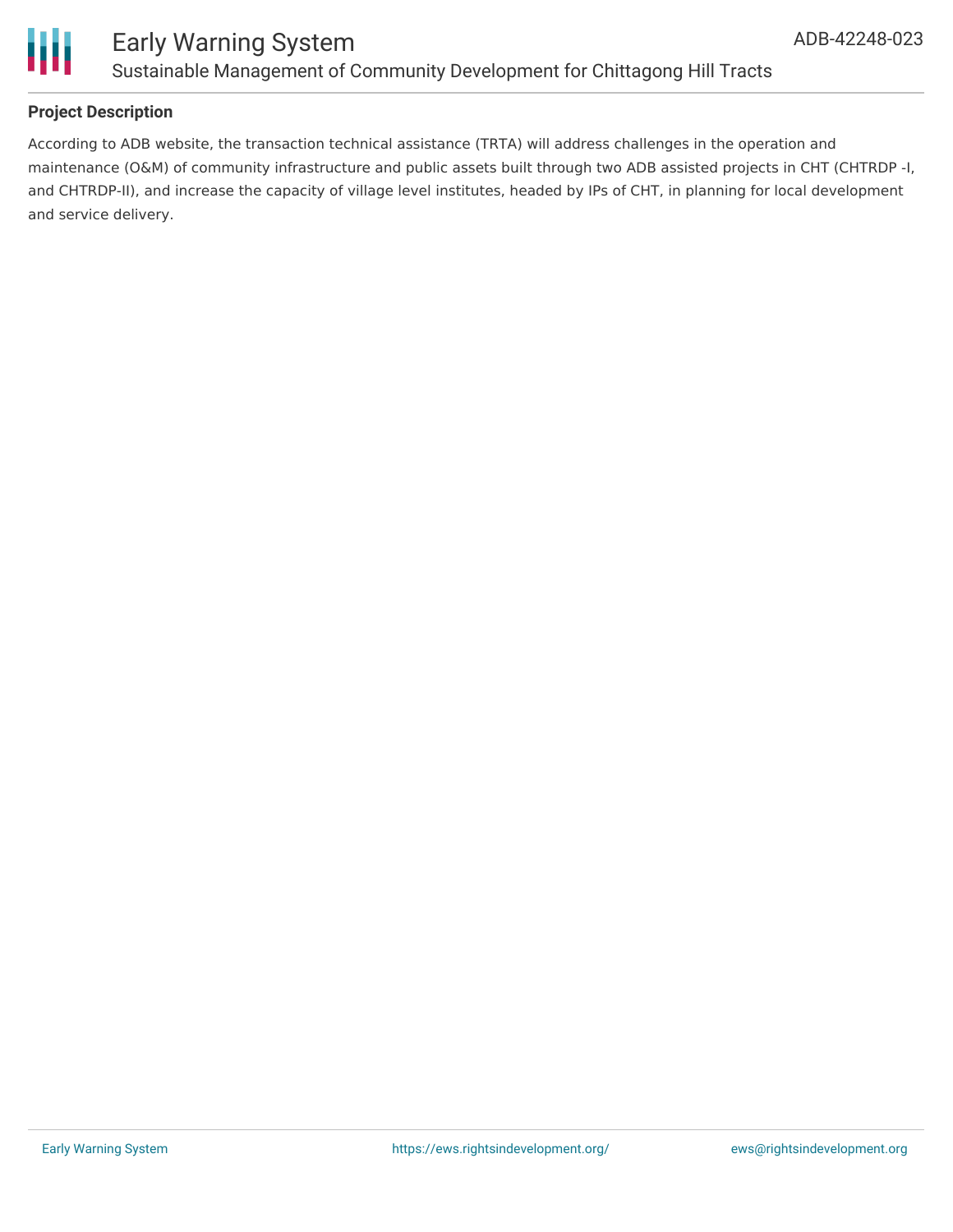

#### **Investment Description**

Asian Development Bank (ADB)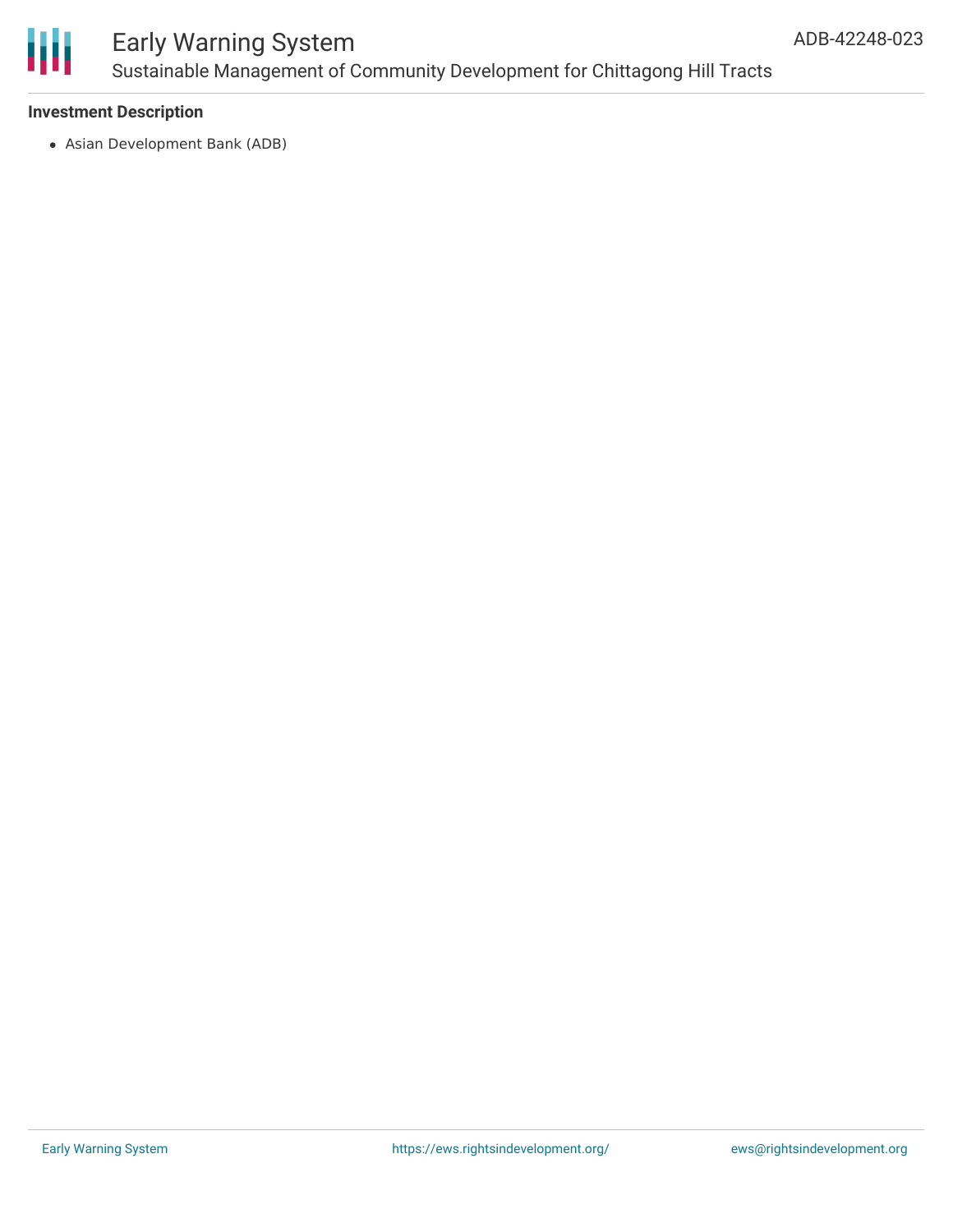

#### **Contact Information**

Responsible ADB Officer Alam, Md. Shahidul Responsible ADB Department South Asia Department Responsible ADB Division Bangladesh Resident Mission Executing Agencies Asian Development Bank 6 ADB Avenue, Mandaluyong City 1550, Philippines Ministry of Chittagong Hill Tracts Affairs Banglad Building No. 4 (6th floor) Dhaka-1000 Bangladesh

#### **ACCOUNTABILITY MECHANISM OF ADB**

The Accountability Mechanism is an independent complaint mechanism and fact-finding body for people who believe they are likely to be, or have been, adversely affected by an Asian Development Bank-financed project. If you submit a complaint to the Accountability Mechanism, they may investigate to assess whether the Asian Development Bank is following its own policies and procedures for preventing harm to people or the environment. You can learn more about the Accountability Mechanism and how to file a complaint at: http://www.adb.org/site/accountability-mechanism/main